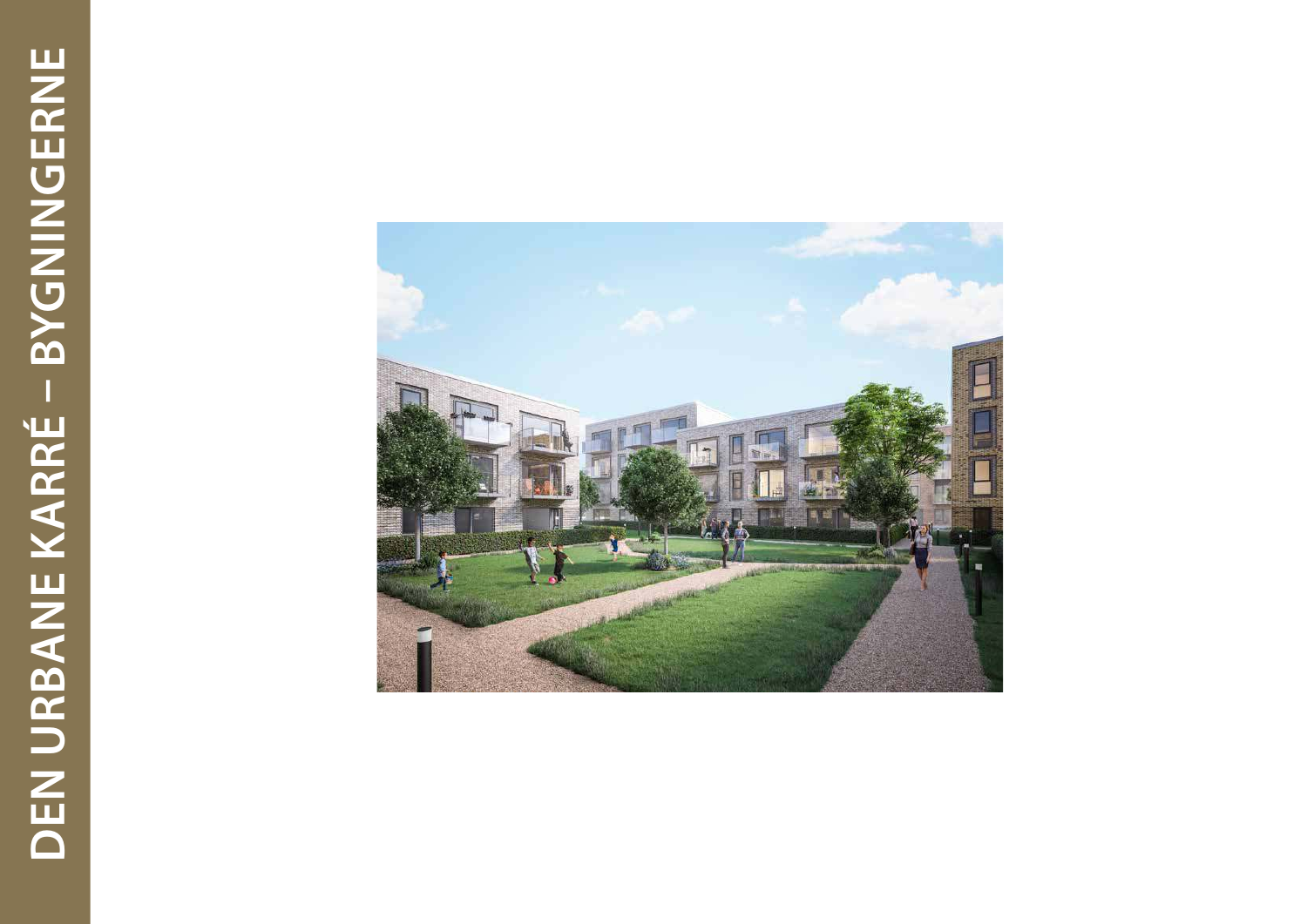

**4.5**

## **4.2.1 4.2.2**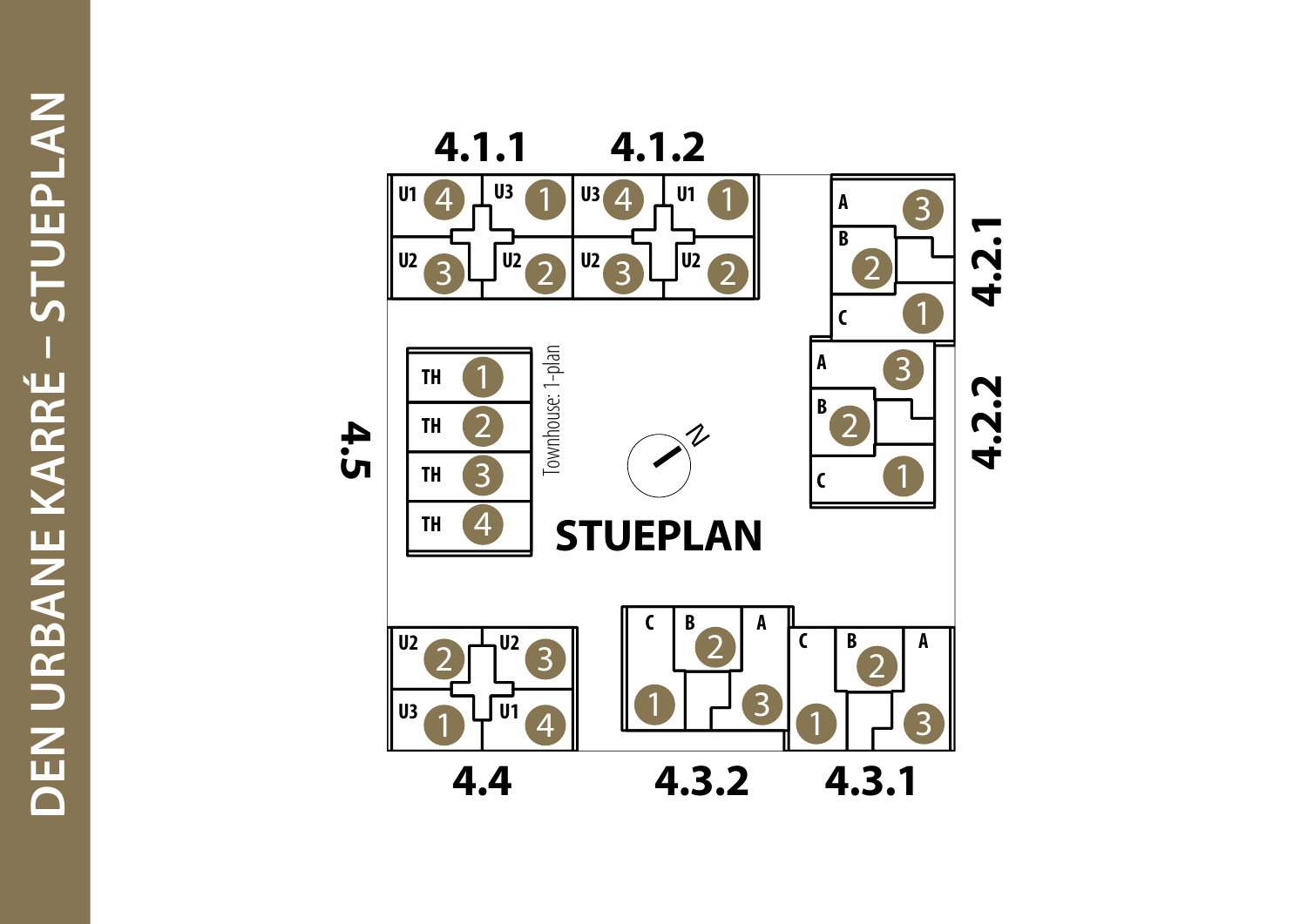DEN URBANE KARRÉ - 1. SAL **DEN URBANE KARRÉ – 1. SAL**



## **4.2.1**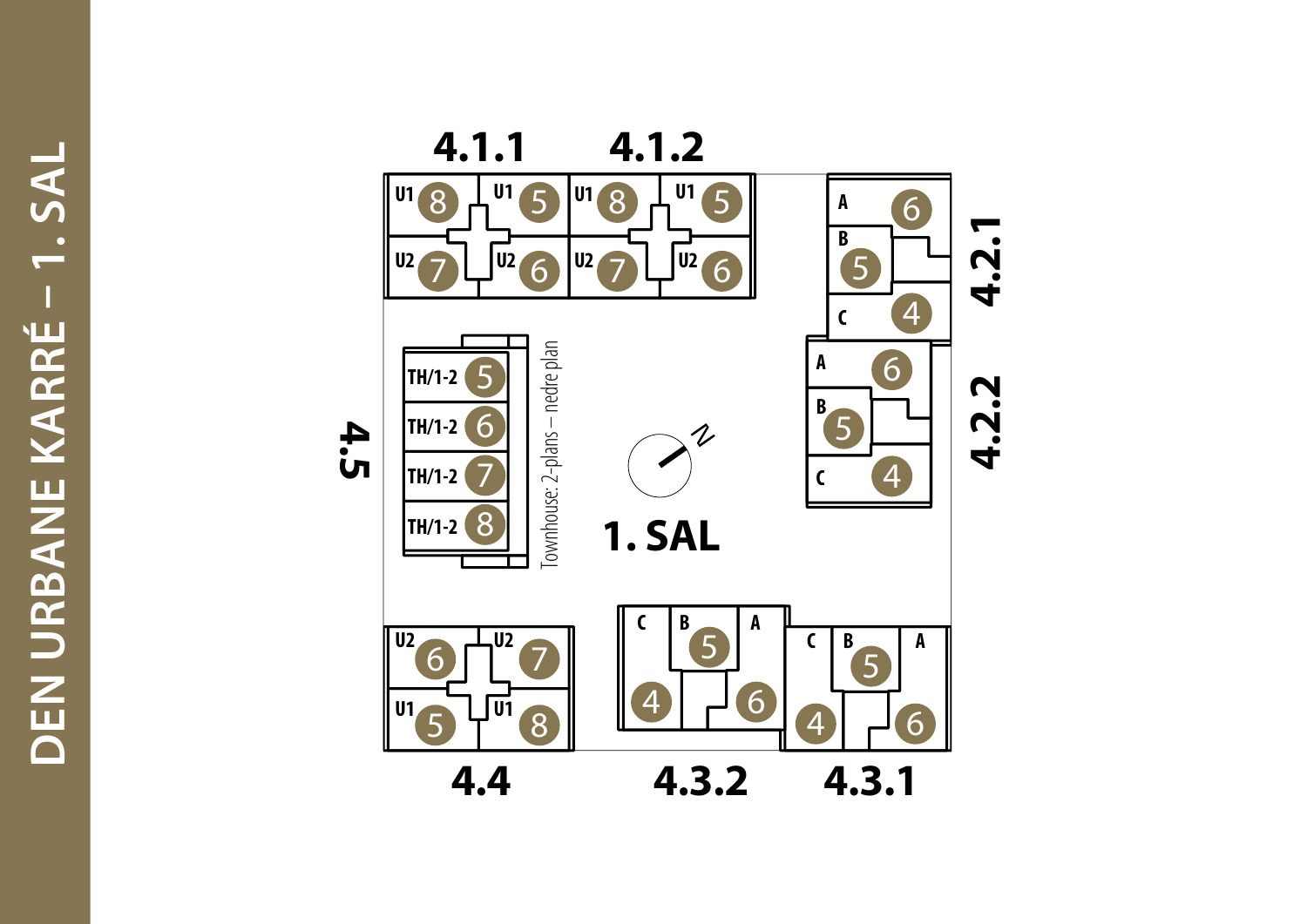DEN URBANE KARRÉ - 2. SAL **DEN URBANE KARRÉ – 2. SAL**



## **4.2.1 4.2.2**